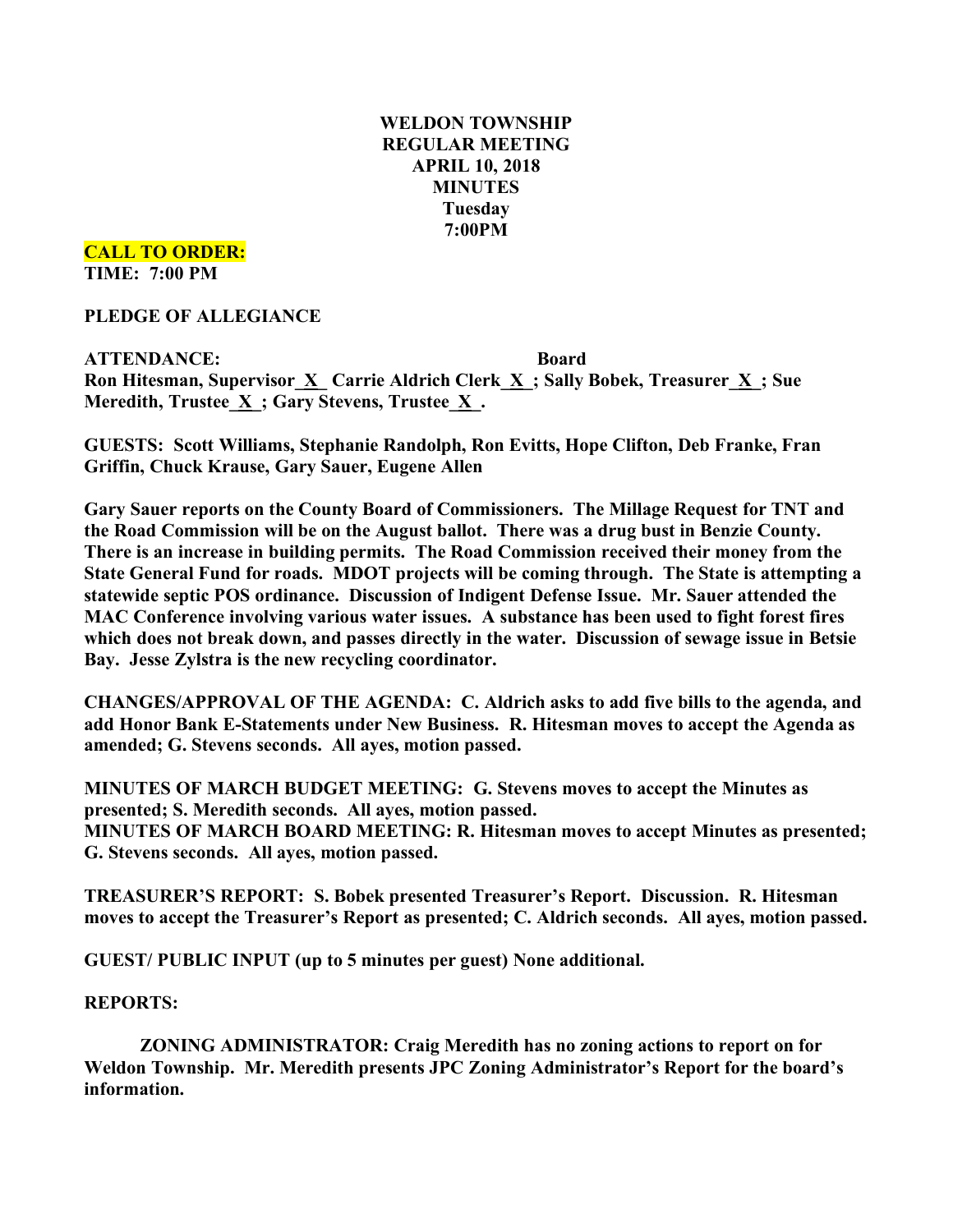**JPC: C. Aldrich updates regarding JPC. The JPC feels Weldon is not officially out of the planning commission until they have paid for all of the pertinent JPC documents to be changed because of its withdrawal. Clerk has discussed this with township attorney. The JPC has not cashed Weldon's withdrawal check, and clerk has received an email from Shelley Greene asking that Weldon fulfil its fiscal responsibility to the Joint Planning Commission for this fiscal year. The JPC has used a debit card, so the withdrawal check from Weldon, if cashed, would overdraw the JPC checking account. Discussion. Clerk will contact Mr. Figura and see if a special meeting will be required. Clerk will discuss debit card being closed down with Mr. Figura.**

**NUISANCE ABATEMENT REPORT: Chris Bobek presents Nuisance Abatement Report. LIQUOR INSPECTOR REPORT: R. Hitesman presented Liquor Inspector Report. BUDGET REPORT: C. Aldrich presents Budget Report. Discussion.**

**SUPERVISOR COMMENTS: Supervisor discusses Michigan Township PAR Plan suggestions from Michael Morin. Board of Review meetings were held. Discussion.**

**CLERK COMMENTS: Clerk has received a FOIA Request regarding property at 13751 Partridge Trail. Clerk referred requester to the county regarding surveys, and assessor has provided plat maps. Clerk will need to begin publishing Minutes Synopsis in the Record Patriot. Discussion of Republic Waste bill regarding Day Use Park. Supervisor will contact Republic Waste.**

### **UNFINISHED BUSINESS:**

**Discussion of quotes received for township bathroom renovations. Board will discuss at next month's board meeting.**

**Discussion of bids for podium for Township Hall. Supervisor will contact one bidder for a more accurate bid.**

**Clerk reports there is not an election in May, so the May Board date of May 8th is fine.**

### **NEW BUSINESS:**

**Discussion of compensating Sue Meredith and Fran Griffin for working on the Weldon Township Zoning Ordinance. Fran Griffin states she worked 8 ½ hours working on the ordinance, and Sue Meredith reports she worked six hours on it. G. Stevens moves to pay Fran and Sue \$20/hour for their labor on the planning ordinance; C. Aldrich seconds. Ron Hitesman, Gary Stevens, Carrie Aldrich and Sally Bobek vote aye, Sue Meredith abstains. Motion passed.**

**Discussion of need for Office 10 for Zoning Administrator. Treasurer has an extra license on her version, and she will provide that to the zoning administrator.**

**Discussion of policy changes for Village of Thompsonville Water Department.**

**Discussion of treasurer receiving e-statements from the Honor Bank. Money can be transferred between accounts electronically, no longer requiring two signatures. Clerk can no longer receive a paper statement for her records. The bank asks that the township put in their Minutes the board's direction. The board wishes electronic transfers not to be allowed between accounts, and that the clerk shall receive paper statements for her records. The treasurer may still use electronic banking to see the accounts.**

### **BILLS:**

| <b>Craig Meredith, Day Use Park</b>    | 150.00 |
|----------------------------------------|--------|
| <b>David Kane, Website Maintenance</b> | 60.00  |